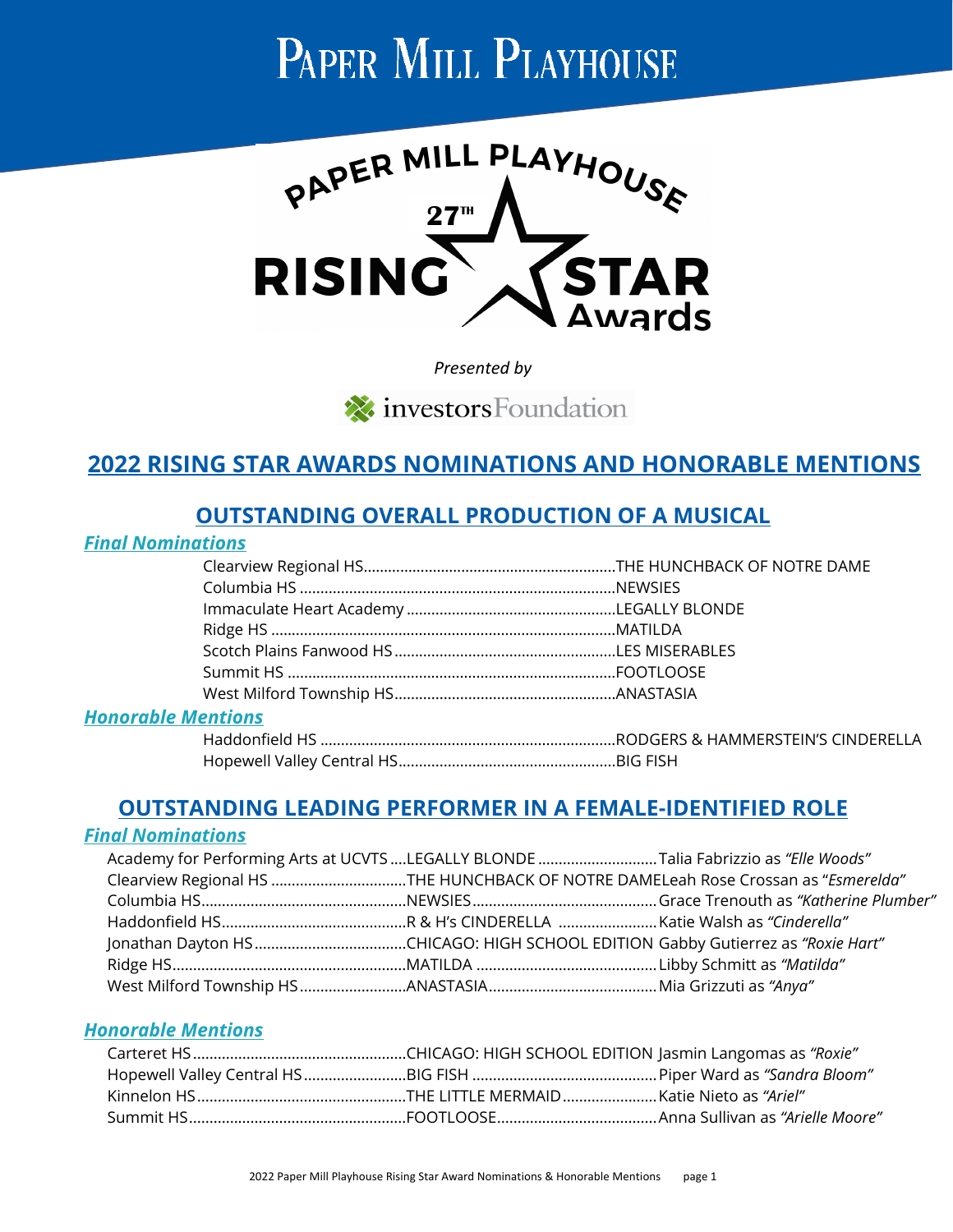# **OUTSTANDING LEADING PERFORMER IN A MALE-IDENTIFIED ROLE**

## *Final Nominations*

| Academy of the Holy Angels THE 25th ANNUALSPELLING BEE Thomas Snyder as "William Barfee" |                                                                                         |
|------------------------------------------------------------------------------------------|-----------------------------------------------------------------------------------------|
|                                                                                          |                                                                                         |
|                                                                                          |                                                                                         |
|                                                                                          |                                                                                         |
|                                                                                          | Saint Peter's Preparatory SchoolJEKYLL AND HYDE Nicholas Matos as "Dr. Jekyll/Mr. Hyde" |
|                                                                                          |                                                                                         |
|                                                                                          |                                                                                         |
| <b>Honorable Mentions</b>                                                                |                                                                                         |
| Academy for Performing Arts at UCVTSLEGALLY BLONDETyler Sautner as "Emmett Forrest"      |                                                                                         |
|                                                                                          |                                                                                         |
| North Hunterdon HSTHE LITTLE MERMAID Alek Lipinski as "Prince Eric"                      |                                                                                         |
|                                                                                          |                                                                                         |

# **OUTSTANDING SUPPORTING PERFORMER IN A FEMALE-IDENTIFIED ROLE**

#### *Final Nominations*

| Immaculate Heart Academy LEGALLY BLONDE Taylor Terry as "Paulette Bonafonte"    |  |
|---------------------------------------------------------------------------------|--|
|                                                                                 |  |
|                                                                                 |  |
| Scotch Plains-Fanwood HSLES MISERABLES  Ashley Hoberman as "Cosette"            |  |
|                                                                                 |  |
| <b>Honorable Mentions</b>                                                       |  |
| Clearview Regional HS THE HUNCHBACK OF NOTRE DAME Kaitlyn Dubeau as "Clopin"    |  |
|                                                                                 |  |
| Northern Highlands Regional HS SOMETHING ROTTEN!Gillian DuBroff as "Bea Bottom" |  |

## **OUTSTANDING SUPPORTING PERFORMER IN A MALE-IDENTIFIED ROLE**

Somerville HS................................................LES MISERABLES ...............................Andi Kern as *"Eponine"*

## *Final Nominations*

|  | Clearview Regional HS THE HUNCHBACK OF NOTRE DAME Adam Bathurst as "Claude Frollo" |
|--|------------------------------------------------------------------------------------|
|  |                                                                                    |
|  |                                                                                    |
|  | Northern Highlands Regional HS SOMETHING ROTTEN! Patrick Keeble as "Nigel Bottom"  |
|  |                                                                                    |
|  |                                                                                    |

#### Summit HS..................................................... FOOTLOOSE ...................................... Evan Gunter as *"Reverend Shaw" Honorable Mentions*

| Eastern Regional HSLEGALLY BLONDE Ethan Cauffman as "Prof. Callahan" |  |
|----------------------------------------------------------------------|--|
|                                                                      |  |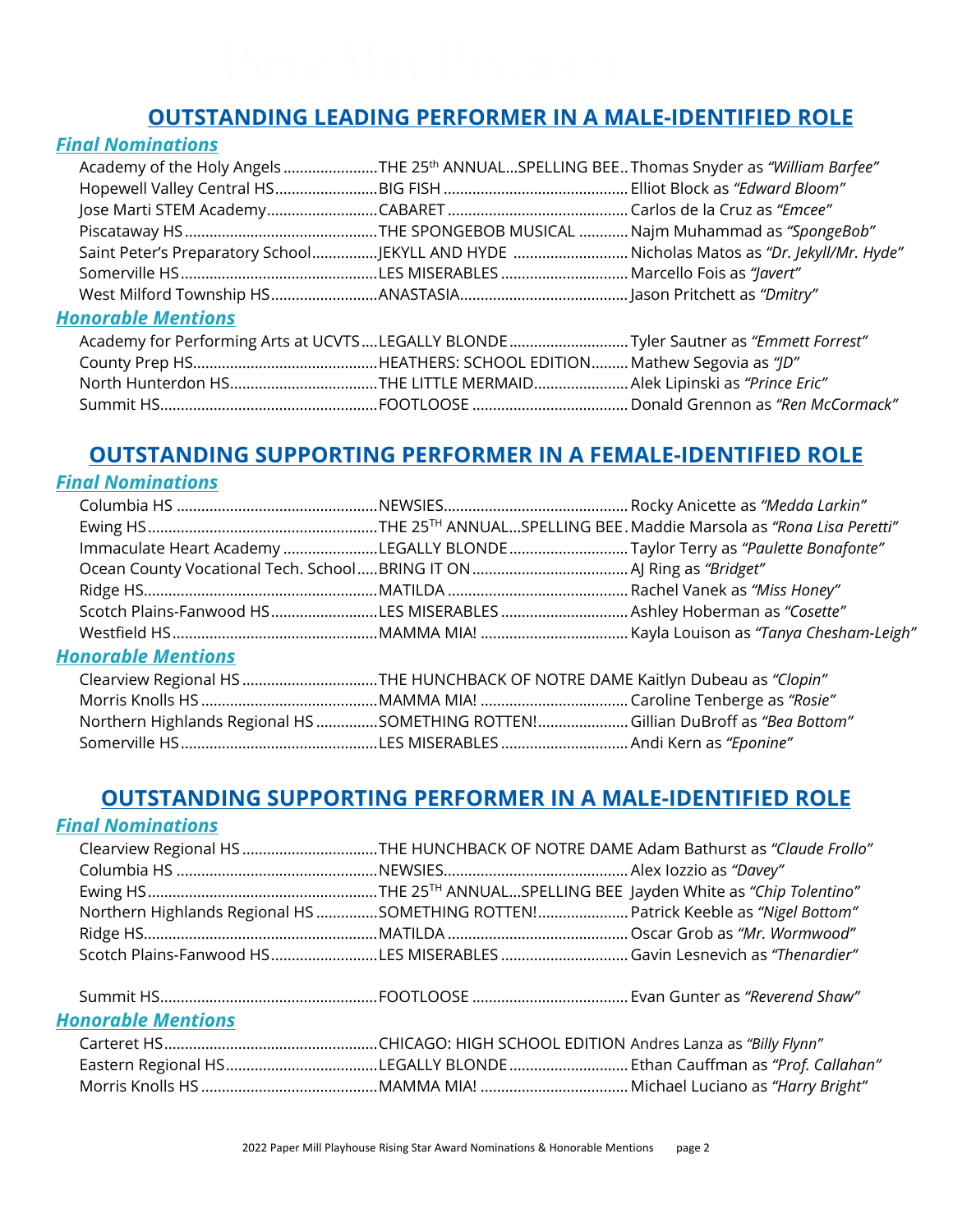# **OUTSTANDING PERFORMANCE IN A FEATURED ROLE**

#### *Final Nominations*

| Scotch Plains-Fanwood HSLES MISERABLES  Maya Handler as "Madame Thenardier"               |  |
|-------------------------------------------------------------------------------------------|--|
| <b>Honorable Mentions</b>                                                                 |  |
| Bridgewater-Raritan Regional HSCHICAGO: HIGH SCHOOL EDITION Fallon Billy as "Mama Morton" |  |
|                                                                                           |  |
|                                                                                           |  |

# **OUTSTANDING PERFORMANCE BY A FEATURED ENSEMBLE MEMBER**

Scotch Plains-Fanwood HS..........................LES MISERABLES ............................... Graeme Daniskas as *"Enjolras"* 

#### *Final Nominations*

|                                                                                                  | Clearview Regional HS THE HUNCHBACK OF NOTRE DAME Jacob Stiles as "Saint Aphrodisius" |  |  |
|--------------------------------------------------------------------------------------------------|---------------------------------------------------------------------------------------|--|--|
|                                                                                                  |                                                                                       |  |  |
| Gloucester County Institute of Tech. CHICAGO: HIGH SCHOOL EDITION Colin McMahon as "Fred Casely" |                                                                                       |  |  |
| Northern Valley Regional HS Demarest LEGALLY BLONDE  Noa Saban as "Serena"                       |                                                                                       |  |  |
|                                                                                                  |                                                                                       |  |  |
|                                                                                                  |                                                                                       |  |  |
|                                                                                                  |                                                                                       |  |  |
| <b>Honorable Mentions</b>                                                                        |                                                                                       |  |  |
|                                                                                                  |                                                                                       |  |  |
| "Northern Highlands Regional HS SOMETHING ROTTEN!Alyssa Laze as "Shylock"                        |                                                                                       |  |  |
| Saddle River Day SchoolLEGALLY BLONDE Elaine Blessed Smith as "Enid Hoops"                       |                                                                                       |  |  |

## **OUTSTANDING PERFORMANCE BY A FEATURED ENSEMBLE GROUP**

## *Final Nominations*

| Hillsborough High SchoolTHE SPONGEBOB MUSICAL  "The Sardines"        |  |
|----------------------------------------------------------------------|--|
| Immaculate Heart Academy LEGALLY BLONDE  "The Delta Nu Greek Chorus" |  |
|                                                                      |  |
|                                                                      |  |
|                                                                      |  |
|                                                                      |  |

#### *Honorable Mentions*

| Gloucester County Institute of Tech. CHICAGO: HIGH SCHOOL EDITION "The Merry Murderesses" |  |  |
|-------------------------------------------------------------------------------------------|--|--|
| Wallkill Valley Regional HSCHICAGO: HIGH SCHOOL EDITION "The Merry Murderesses"           |  |  |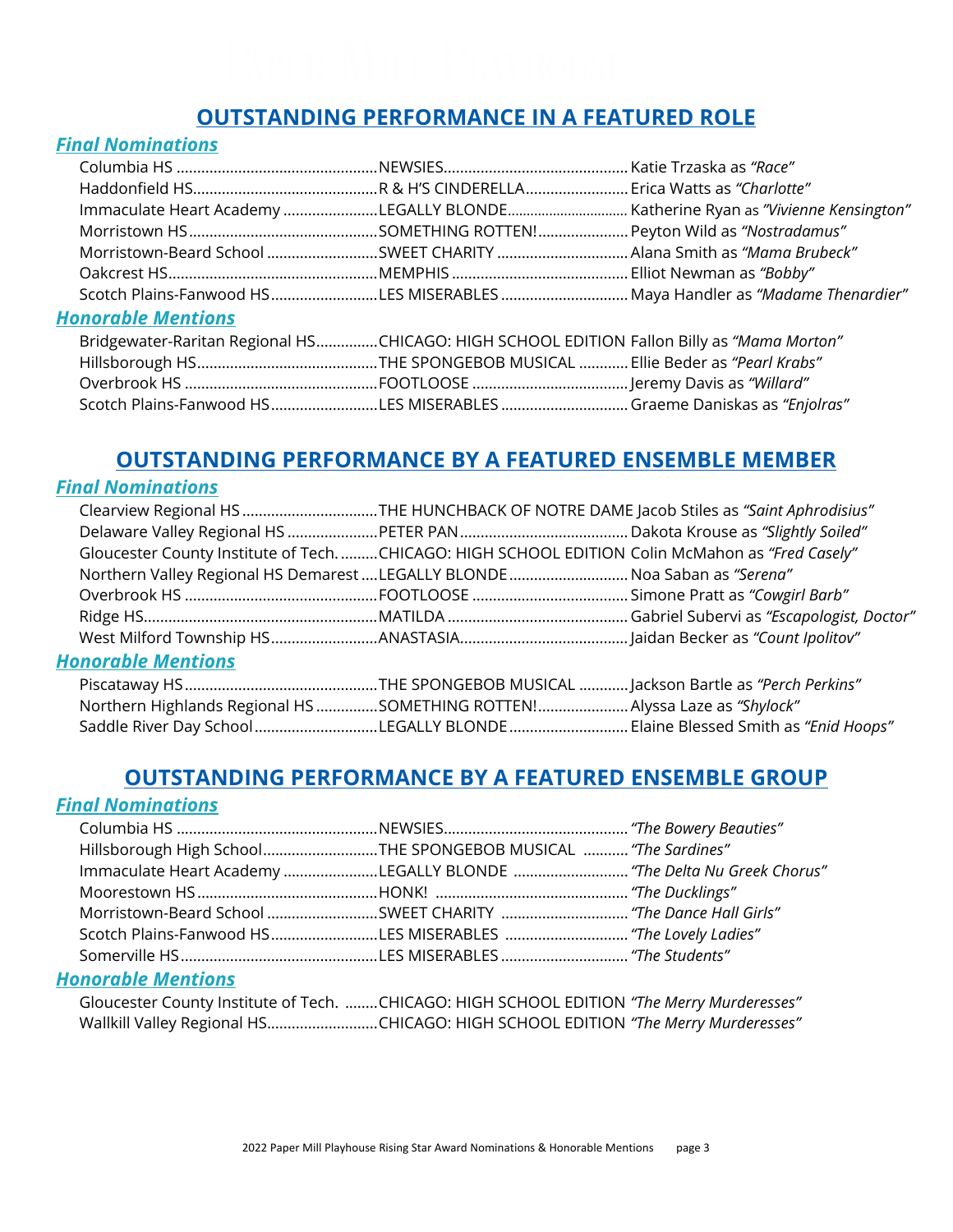# **OUTSTANDING PERFORMANCE BY A CHORUS**

#### *Final Nominations*

| <b>Honorable Mentions</b> |  |
|---------------------------|--|

| Academy of Performing Arts as UCVTSLEGALLY BLONDE |  |
|---------------------------------------------------|--|
|                                                   |  |
|                                                   |  |
|                                                   |  |

## **OUTSTANDING PERFORMANCE BY AN ORCHESTRA**

## *Final Nominations*

## *Honorable Mentions*

## **OUTSTANDING ACHIEVEMENT BY A TEACHER OR OUTSIDE DIRECTOR**

#### *Final Nominations*

|                                                       | Clearview Regional HS THE HUNCHBACK OF NOTRE DAME Paul Sommers |  |
|-------------------------------------------------------|----------------------------------------------------------------|--|
|                                                       |                                                                |  |
|                                                       |                                                                |  |
| Immaculate Heart Academy LEGALLY BLONDE Jodi Capeless |                                                                |  |
|                                                       |                                                                |  |
|                                                       |                                                                |  |
| Scotch Plains-Fanwood HSLES MISERABLESMorgan Knight   |                                                                |  |
| <b>Honorable Mentions</b>                             |                                                                |  |
|                                                       |                                                                |  |
|                                                       |                                                                |  |
|                                                       |                                                                |  |
|                                                       |                                                                |  |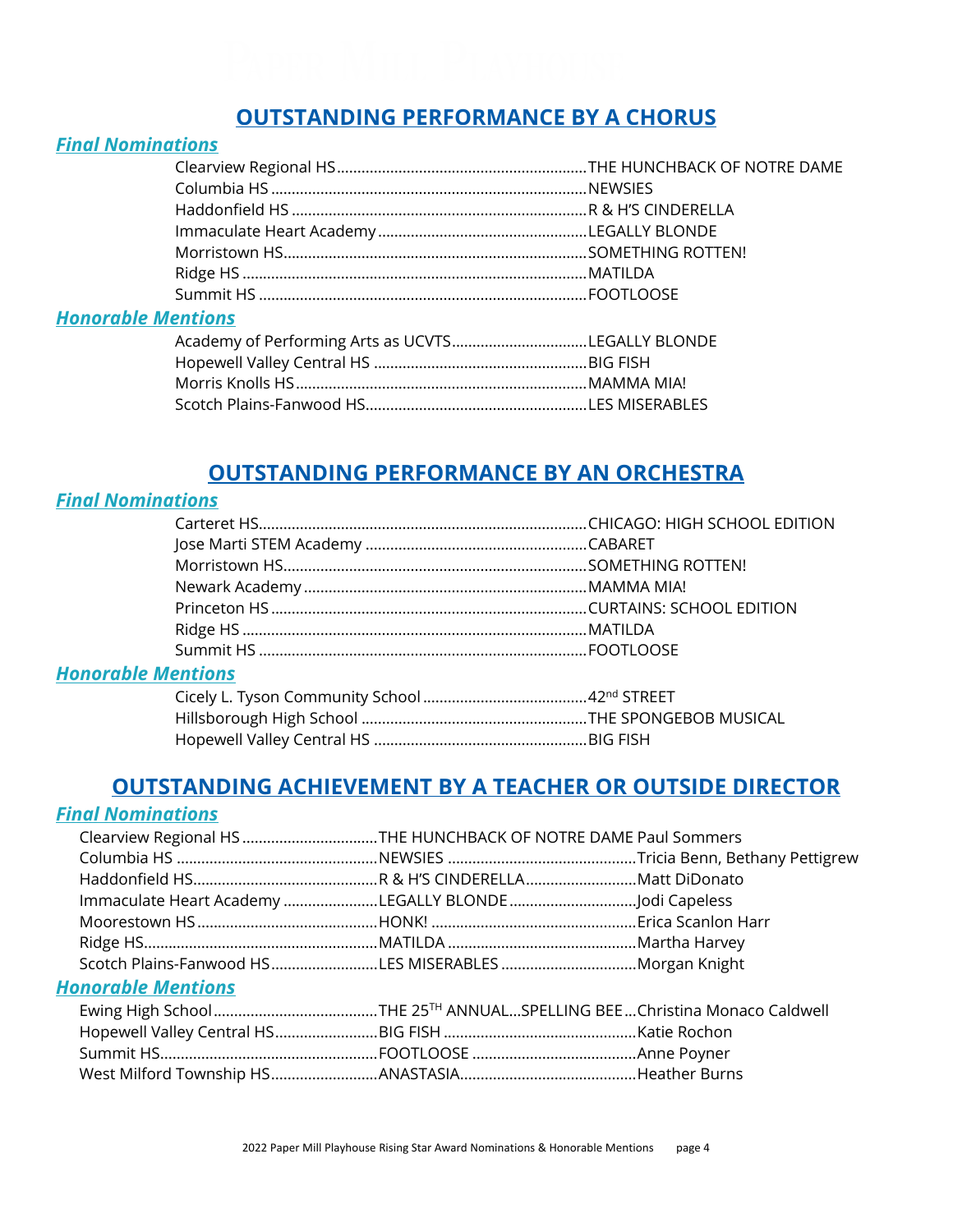# **OUTSTANDING ACHIEVEMENT IN MUSIC DIRECTION**

#### *Final Nominations*

| Academy for Performing Arts at UCVTSLEGALLY BLONDEBruce De La Cruz           |  |
|------------------------------------------------------------------------------|--|
| Clearview Regional HS THE HUNCHBACK OF NOTRE DAME Romel McInnis, Diana Gable |  |
|                                                                              |  |
| Immaculate Heart Academy LEGALLY BLONDE Edward Ginter                        |  |
|                                                                              |  |
|                                                                              |  |
|                                                                              |  |
| <b>Honorable Mentions</b>                                                    |  |
|                                                                              |  |
|                                                                              |  |
|                                                                              |  |

# **OUTSTANDING ACHIEVEMENT IN CHOREOGRAPHY AND STAGING**

## *Final Nominations*

| <b>Honorable Mentions</b>                                                       |  |
|---------------------------------------------------------------------------------|--|
| Gloucester County Institute of TechCHICAGO: HIGH SCHOOL EDITION Erica Cavanaugh |  |
|                                                                                 |  |
|                                                                                 |  |

## **OUTSTANDING SCENIC ACHIEVEMENT**

## *Final Nominations*

|                                                      |                | Clearview Regional HS THE HUNCHBACK OF NOTRE DAME Harry Snyder (Stage Krew Productions), |
|------------------------------------------------------|----------------|------------------------------------------------------------------------------------------|
|                                                      |                | Luke Hansen                                                                              |
| Columbia HS                                          | <b>NEWSIES</b> | Louis J. Medrano                                                                         |
|                                                      |                |                                                                                          |
| Immaculate Heart Academy LEGALLY BLONDE Vincent Gunn |                |                                                                                          |
|                                                      |                |                                                                                          |
|                                                      |                |                                                                                          |
|                                                      |                |                                                                                          |
|                                                      |                |                                                                                          |

#### *Honorable Mentions*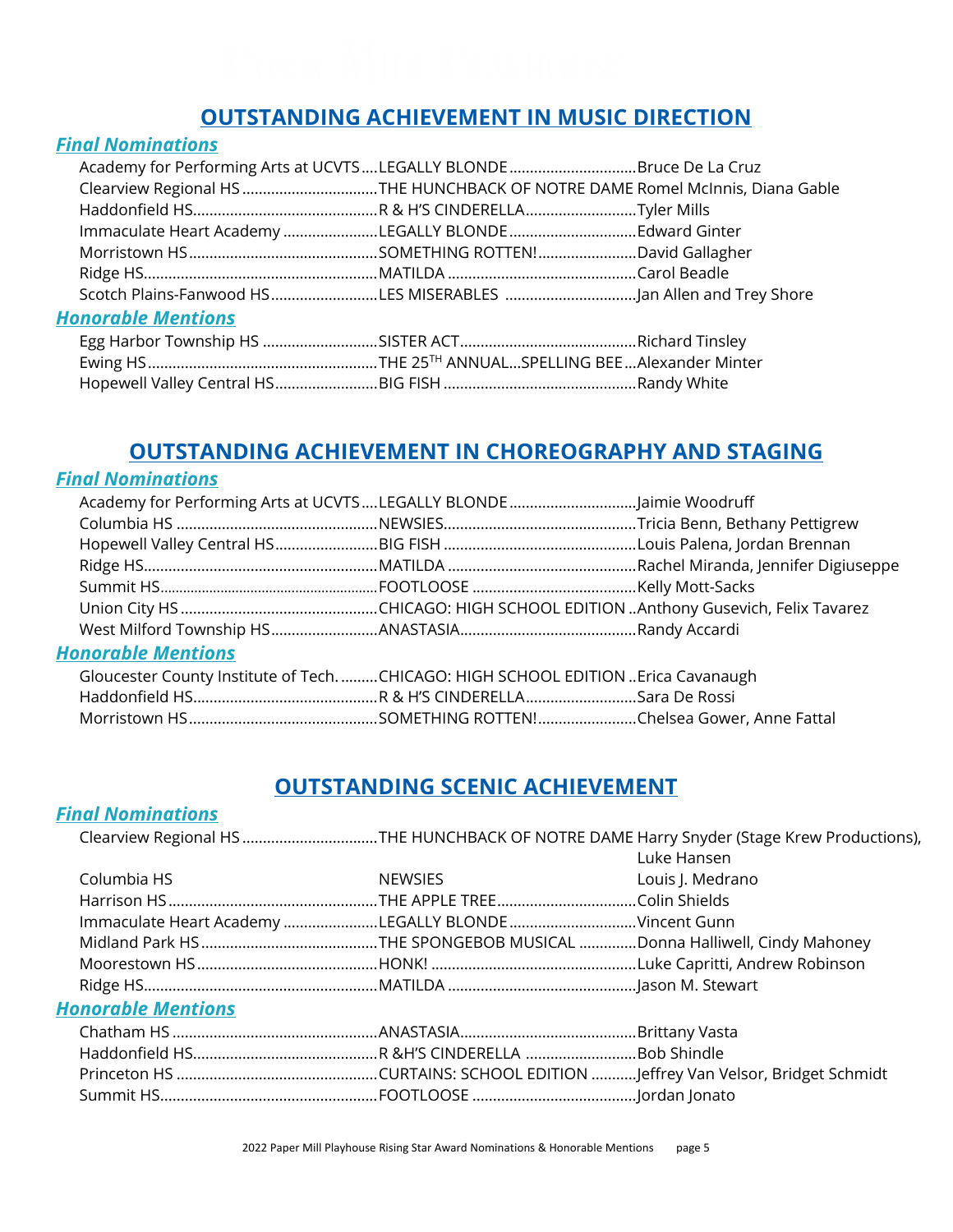# **OUTSTANDING LIGHTING ACHIEVEMENT**

#### *Final Nominations*

|                           |                                                        | Clearview Regional HS THE HUNCHBACK OF NOTRE DAME James Oldt Lighting and Sound, Chris  |
|---------------------------|--------------------------------------------------------|-----------------------------------------------------------------------------------------|
|                           |                                                        | Wood, John Schwab, Henry Daniluk                                                        |
|                           |                                                        |                                                                                         |
|                           |                                                        |                                                                                         |
|                           |                                                        |                                                                                         |
|                           | Immaculate Heart Academy LEGALLY BLONDE Nikki Belenski |                                                                                         |
|                           |                                                        |                                                                                         |
|                           |                                                        |                                                                                         |
| <b>Honorable Mentions</b> |                                                        |                                                                                         |
|                           |                                                        |                                                                                         |
|                           |                                                        |                                                                                         |
|                           |                                                        |                                                                                         |
|                           |                                                        | Wallkill Valley Regional HSCHICAGO: HIGH SCHOOL EDITION Michael Kimmel, Lisa Weinshrott |

# **OUTSTANDING COSTUMING ACHIEVEMENT**

#### *Final Nominations*

| Haddonfield Memorial HSR & H'S CINDERELLASabrina Windt, Matt DiDonato |  |
|-----------------------------------------------------------------------|--|
|                                                                       |  |
|                                                                       |  |
|                                                                       |  |
|                                                                       |  |
|                                                                       |  |
|                                                                       |  |
| <b>Honorable Mentions</b>                                             |  |
|                                                                       |  |
|                                                                       |  |
| Scotch Plains-Fanwood HSLES MISERABLES Joanne Sprague                 |  |
|                                                                       |  |

## **OUTSTANDING HAIR AND MAKE-UP ACHIEVEMENT**

## *Final Nominations*

| Quinn                                                                                                 |  |
|-------------------------------------------------------------------------------------------------------|--|
|                                                                                                       |  |
| Scotch Plains-Fanwood HSLES MISERABLES Student-Led                                                    |  |
| <b>Honorable Mentions</b>                                                                             |  |
| Clearview Regional HS THE HUNCHBACK OF NOTRE DAME Carol Maggioncalda                                  |  |
| Gloucester County Institute of Tech. CHICAGO: HIGH SCHOOL EDITION Caitlin Geisser, Caitlin Sweitanski |  |
|                                                                                                       |  |
|                                                                                                       |  |

2022 Paper Mill Playhouse Rising Star Award Nominations & Honorable Mentions page 6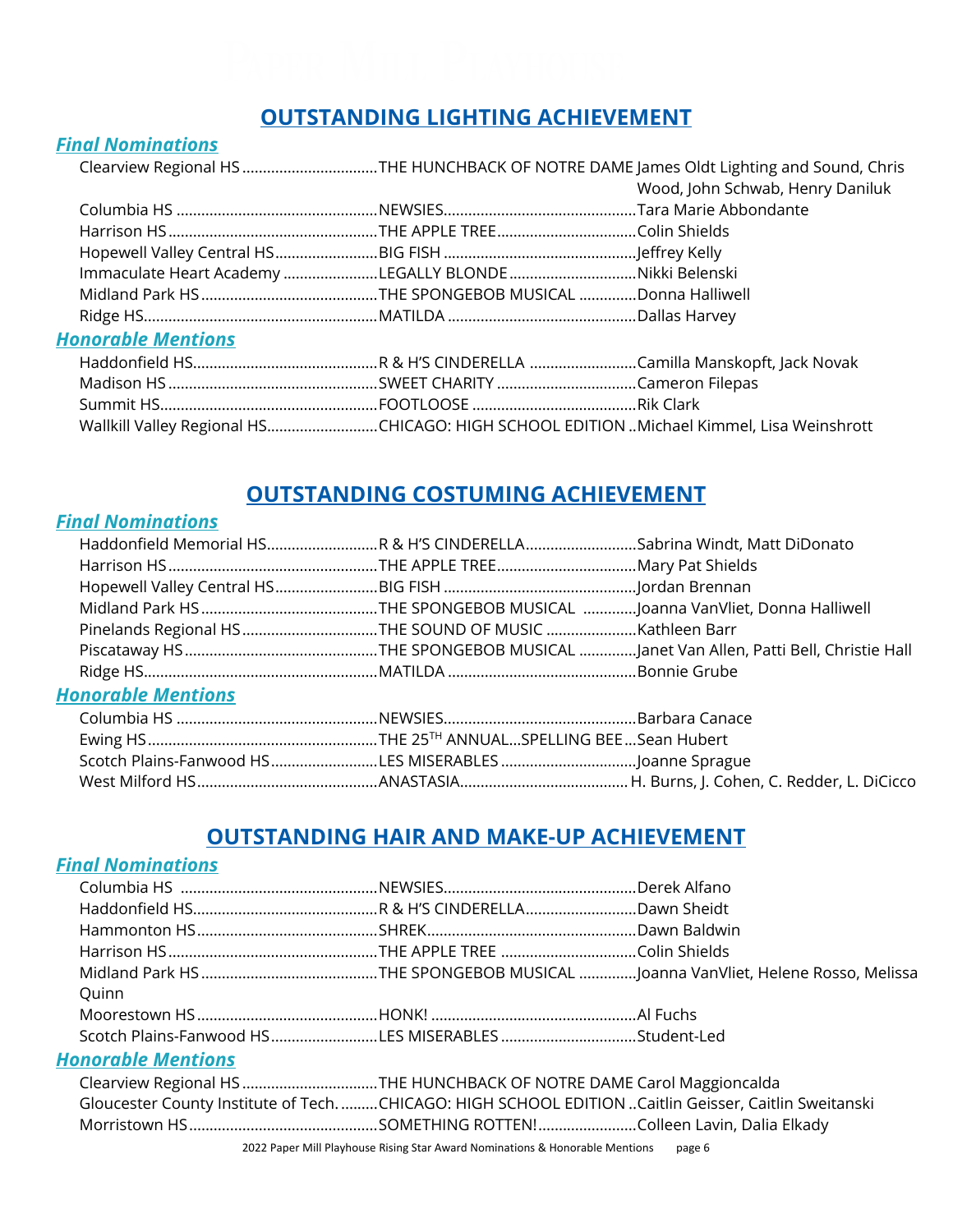## **OUTSTANDING SOLO PERFORMANCE DIGITAL SUBMISSION**

#### *Final Nominations*

| Atlantic County Institute of Technology "Elaborate Lives"Ben Silvesti |  |
|-----------------------------------------------------------------------|--|
|                                                                       |  |
|                                                                       |  |
|                                                                       |  |
|                                                                       |  |
|                                                                       |  |
|                                                                       |  |

## **STUDENT ACHIEVEMENT AWARD**

*(20 finalists, 10 recipients will be announced)*

## *Final Nominations*

| Academy of the Holy Angels THE 25 <sup>TH</sup> ANNUALSPELLING BEEChloe Ibrahim, Asst. Director |                                                                                         |
|-------------------------------------------------------------------------------------------------|-----------------------------------------------------------------------------------------|
|                                                                                                 |                                                                                         |
|                                                                                                 |                                                                                         |
|                                                                                                 |                                                                                         |
|                                                                                                 |                                                                                         |
|                                                                                                 |                                                                                         |
|                                                                                                 |                                                                                         |
|                                                                                                 | Impreveduto Social Media Coordinators                                                   |
|                                                                                                 |                                                                                         |
|                                                                                                 |                                                                                         |
|                                                                                                 |                                                                                         |
|                                                                                                 |                                                                                         |
|                                                                                                 |                                                                                         |
|                                                                                                 |                                                                                         |
|                                                                                                 |                                                                                         |
|                                                                                                 | Northern Valley Regional HS Demarest LEGALLY BLONDEElisa Longhini Xavier, Stage Manager |
|                                                                                                 |                                                                                         |
|                                                                                                 |                                                                                         |
|                                                                                                 |                                                                                         |
|                                                                                                 |                                                                                         |
|                                                                                                 | <b>Director</b>                                                                         |
|                                                                                                 |                                                                                         |

## **THE EDUCATIONAL IMPACT AWARD**

## *Final Nominations*